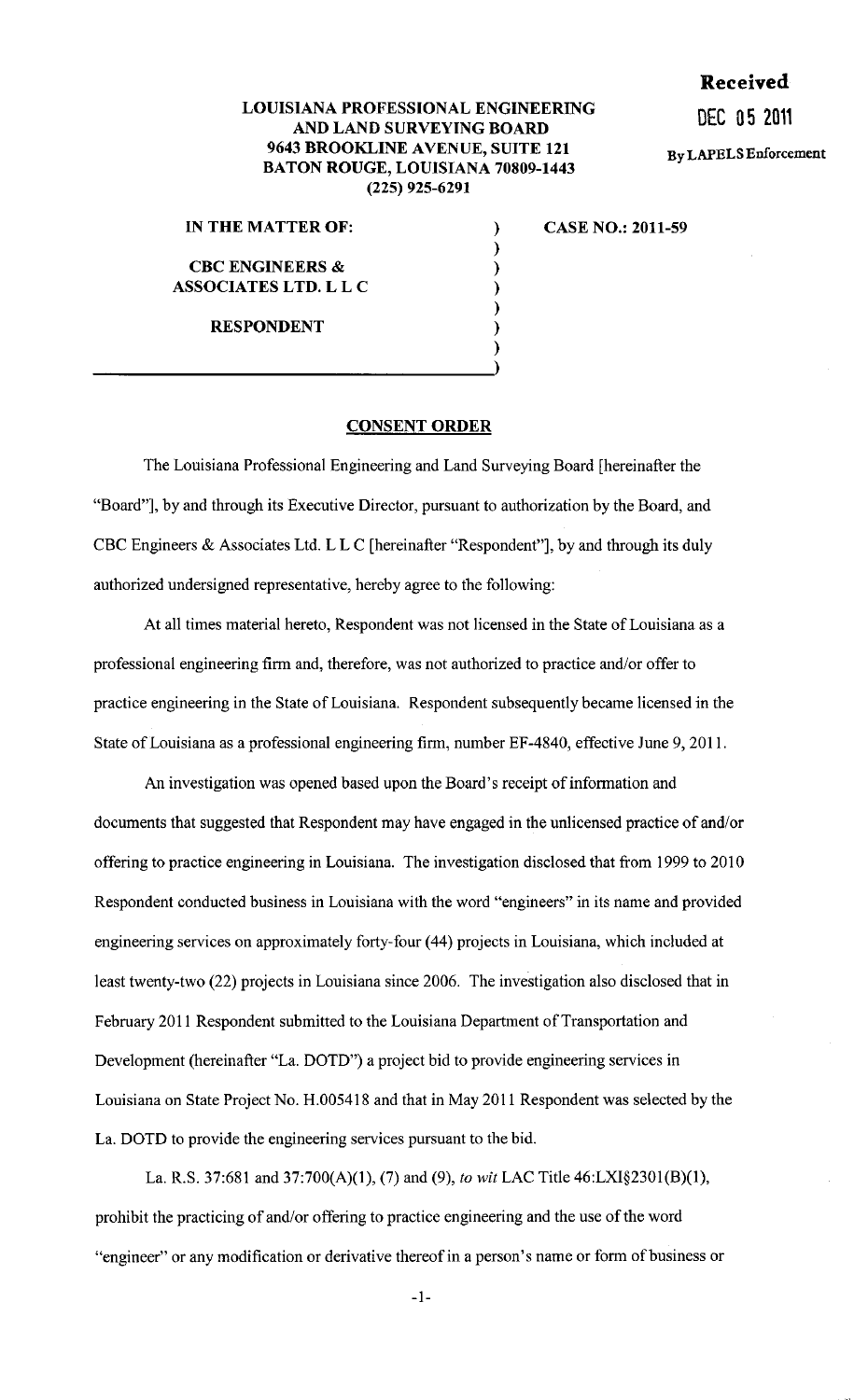activity in the State of Louisiana without proper licensure. La. R.S. 37:700(H) permits the Board to take enforcement action against persons who violate La. R.S.  $37:681$  and  $37:700(A)(1)$ , (7) and (9), *to wit* LAC Title 46:LXI§2301(B)(l), upon a finding of guilt following the preferral of charges, notice and hearing and a majority vote of its entire membership authorized to participate in the proceeding. La. R.S. 37:681, La. R.S. 37:700(A)(l), (7) and (9), La. R.S. 37:700(H) and LAC Title 46:LXI§2301(B)(1) were in effect at all times material hereto.

It is undisputed that at all times material hereto Respondent was not licensed to practice and/or offer to practice engineering in Louisiana and that from 2005 to 2010 Respondent practiced and/or offered to practice engineering and used the word "engineers" in its name and in conjunction with its business in Louisiana without proper licensure.

By letter dated October 31, 2011, the Board gave notice to Respondent that it was considering the preferral of charges against Respondent on the grounds that it may have violated La. R.S. 37:681 and 37:700(A)(l), (7) and (9), *to wit* LAC Title 46:LXI§230l(B)(l), relative to practicing and/or offering to practice engineering and using the word "engineer", "engineering" or any modification or derivative thereof in a person's name or form of business or activity in Louisiana without proper licensure.

Wishing to dispense with the need for further enforcement action and to conclude the instant proceeding without further delay and expense, for the purpose of this proceeding only, Respondent and the Board do hereby enter into this Consent Order, in which Respondent of its own free will consents to the issuance of a Consent Order by the Board, wherein Respondent agrees to (a) pay a fine of two thousand five hundred (\$2,500.00) dollars, (b) pay administrative costs of five hundred twenty-one and 39/100 (\$521.39) dollars, and (c) the publication of this Consent Order on the Board's website and a summary of this matter in the Board's official journal, the Louisiana Engineer and Surveyor Journal, and the reporting of this matter to the National Council of Examiners for Engineering and Surveying (NCEES), identifying Respondent by name.

Respondent admits to violations of the referenced laws and/or rules regarding the practicing of and/or offering to practice engineering and the use of the word "engineer", "engineering" or any modification or derivative thereof in a person's name or form of business or activity in Louisiana without proper licensure. Respondent acknowledges awareness of said laws

-2-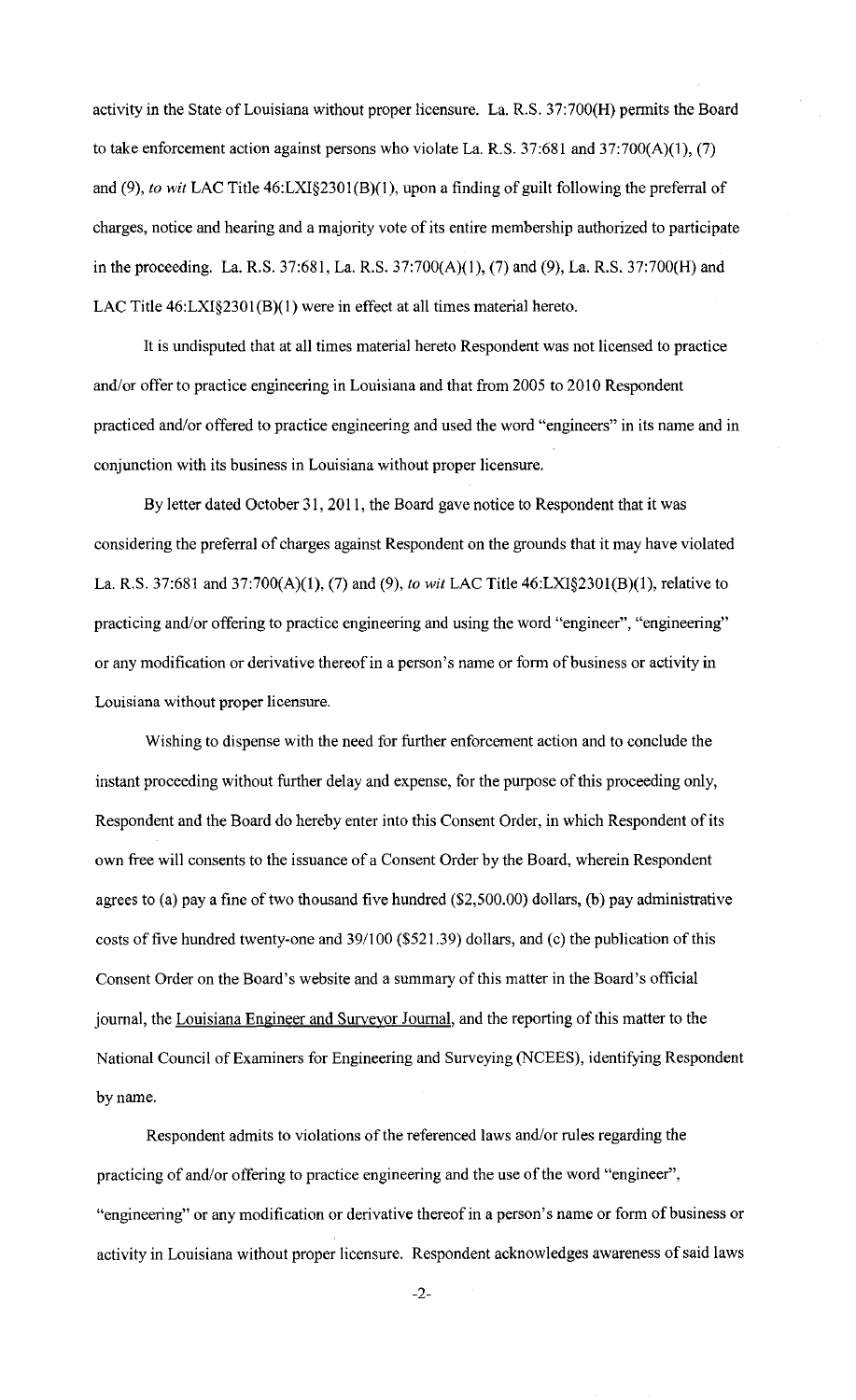and/or rules and states that it will comply with all applicable laws and rules henceforth. Respondent has been advised of its right to appeal; and it states affirmatively that it has been afforded all administrative remedies due it under the law.

Therefore, in consideration of the foregoing and by signing this Consent Order, Respondent does hereby waive its right to a hearing before the Board, to the presenting of evidence and witnesses on its behalf, to Findings of Fact and Conclusions of Law in this case, and to judicial review of this Consent Order.

Respondent hereby represents (a) that it fully understands the meaning and intent of this Consent Order, including but not limited to its final and binding effect, (b) that it has voluntarily entered into this Consent Order and that no other promise or agreement of any kind has been made to or with him by any person whatsoever to cause the execution of this instrument and (c) that the sanctions set forth in this Consent Order do not prevent the Board from taking further disciplinary or enforcement action against Respondent on matters not specifically addressed in this Consent Order.

WHEREFORE, the Louisiana Professional Engineering and Land Surveying Board and Respondent agree that:

1. Respondent shall pay a fine of two thousand five hundred (\$2,500.00) dollars, which shall be tendered to the Board by certified check payable to the Board, due upon the signing of this Consent Order; and

2. Respondent shall pay administrative costs of five hundred twenty-one and 39/100 (\$521.39) dollars, which shall be tendered to the Board by certified check payable to the Board, due upon the signing of this Consent Order; and

3. This Consent Order shall be published on the Board's website and a summary of this matter shall be printed in the official journal of the Board, the Louisiana Engineer and Surveyor Journal, and reported to the National Council of Examiners for Engineering and Surveying (NCEES), identifying Respondent by name; and

4. This Consent Order shall not become effective unless and until it is accepted and signed by and on behalf of the Board. Should the Board not accept and sign this Consent Order, it is agreed that presentation of this matter to the Board shall not prejudice the Board or any of its

-3-